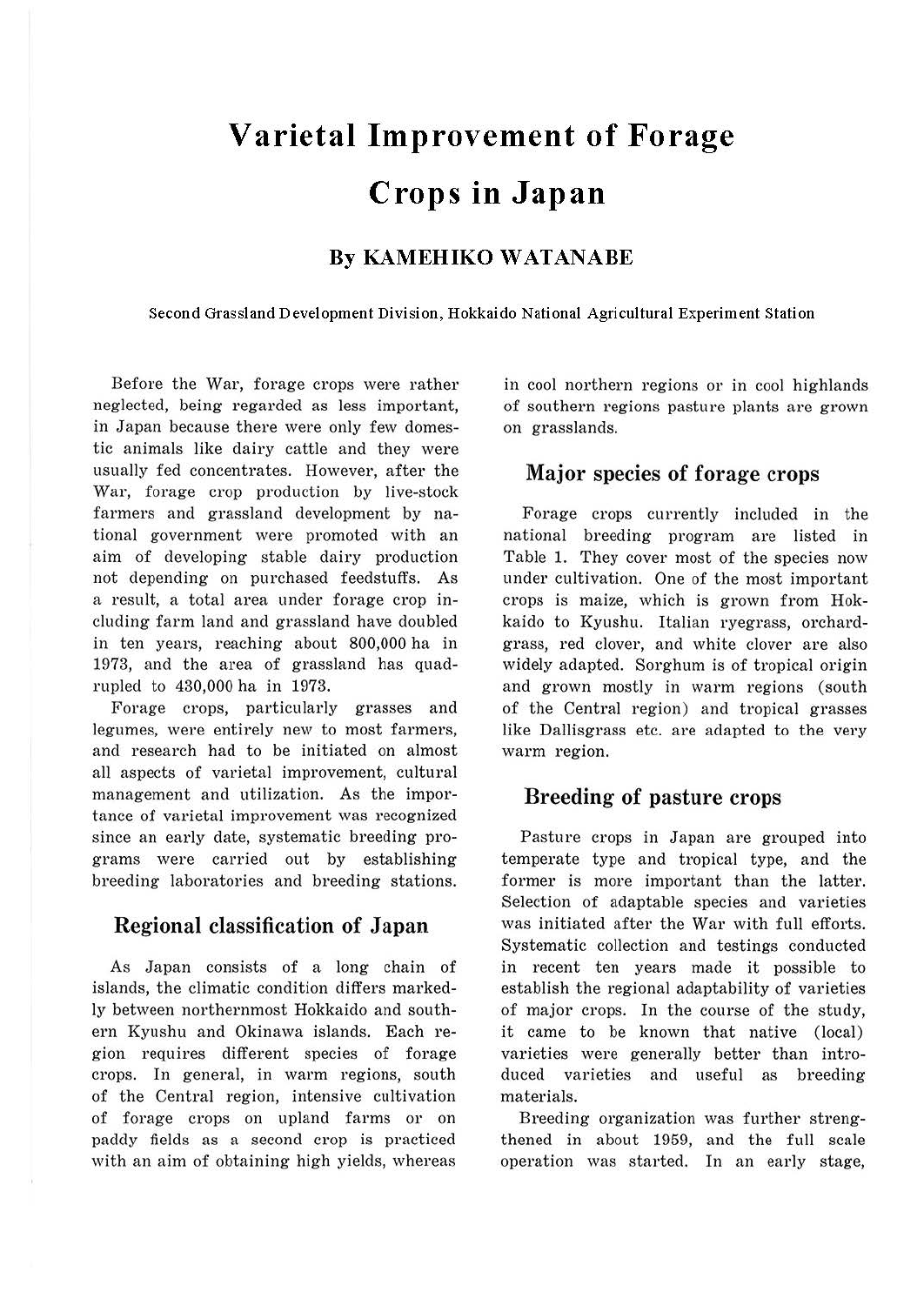| <b>Species</b>                                | Adaptation* | Acreage**      |
|-----------------------------------------------|-------------|----------------|
| Cool-season grasses                           |             |                |
| Orchardgrass or cocksfoot, Dactylis glomerata | $N-S$       | V L            |
| Timothy, Phleum pratense                      | N           | L              |
| Italianryegrass, Lolium multiflorum           | $C-S$       | V L            |
| Perennial ryegrass, L. perenne                | $C-N$       | $\mathbf S$    |
| Meadow fescue, Festuca pratense               | N           | $\mathbf S$    |
| Tall fescue, F. arundinacea                   | $N-S$       | L              |
| Bromegrass, <i>Bromus</i> , spp.              | N           | V S            |
| Warm-season grasses                           |             |                |
| Dallisgrass, Paspalum dilatatum               | S           | S              |
| Bahiagrass, P. notatum                        | S           |                |
| Herbage legumes                               |             |                |
| Red clover, Trifolium pratense                | $N-S$       | V L            |
| White clover, T. repens                       | $N-S$       | V <sub>L</sub> |
| Alfalfa or lucerne, Medicago sativa           | $C-N$       | $\mathbf S$    |
| Crops for silage or soiling use               |             |                |
| Corn or maize, Zea mais                       | $N-S$       | V L            |
| Sorghums, Sorghum spp.                        | $C-S$       | L              |
| Oats, Avena sativa                            | $C-S$       | L              |

Table 1. Important forage species included in the National Breeding Program

| * N-Northern Japan                | ** V L-Very large   |
|-----------------------------------|---------------------|
| $C$ —Central<br>$^{\prime\prime}$ | $L$ —Large          |
| $\mathbf{u}$<br>S-Southern        | $S - Small$         |
|                                   | $V S - V$ ery small |



Fig. 1. Distribution map of Regional Agricultural Experiment Station with the climatic data of the typical locations

relatively simple methods such as mass selection and maternal line selection were applied with an emphasis on breeding for high yields of hay. In recent years, however, varieties with better seasonal distribution of production have come to be required due to an increased grazing management caused by promoted grassland development. Varieties to be used for grazing must be tolerable to frequent grazings and treading of animals and of good palatability. Therefore, criteria for selecting pasture type varieties is different from that of hay type varieties.

Breeding of pasture type varieties is still at its initial stage.

Efficient methods of breeding has been looked for under the condition of limited area of experimental farms and of shortage of animals available for tests of the breeding program. Yield assessment of pasture crops should include digestibility tests, and recently a simple technique of testing digestibility in vitro test was developed and applied for selection.

Disease resistance is an important breeding objective in areas with humid summer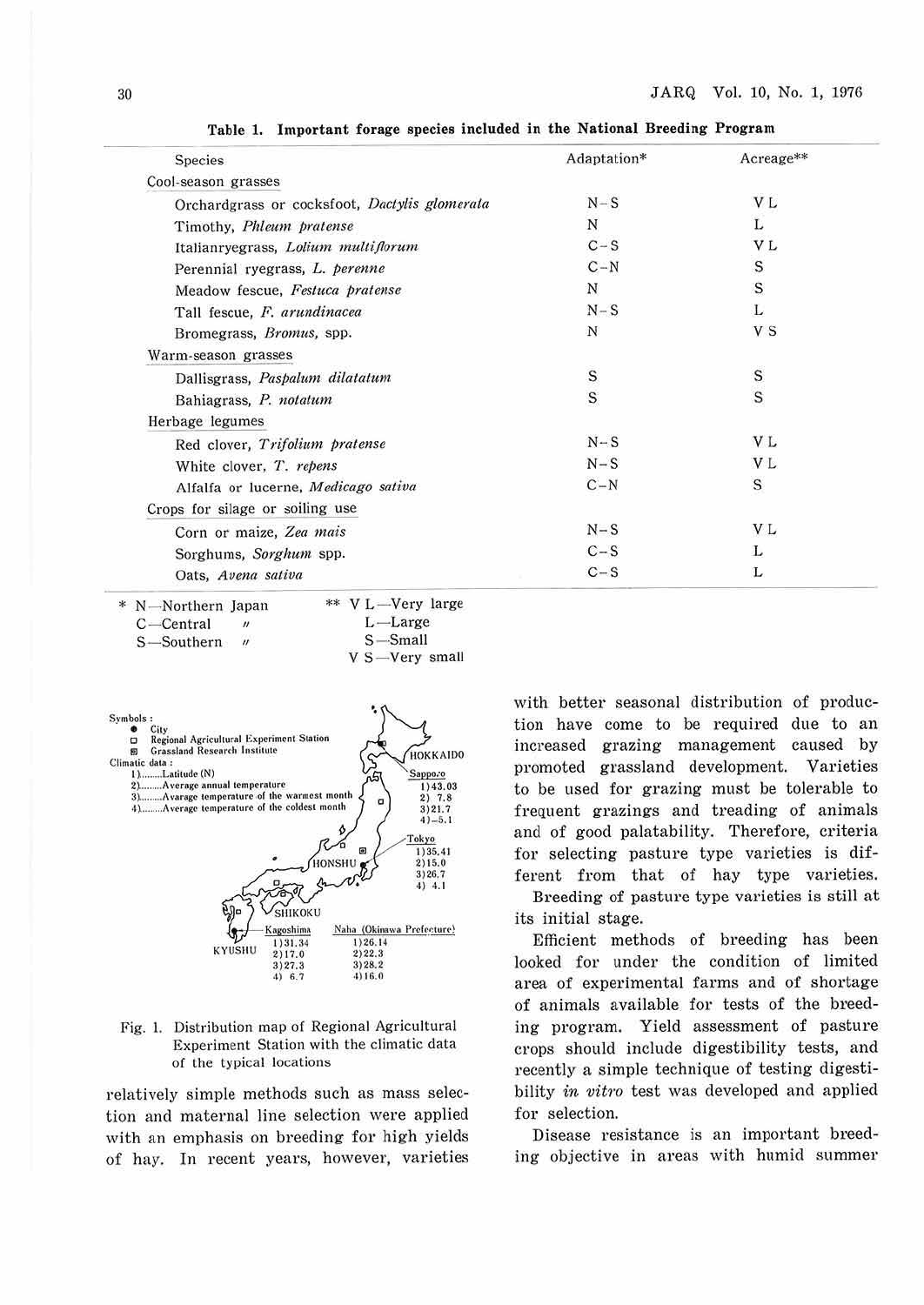season like Japan. As diseases cause not only yield decrease and quality deterioration but also decreased persistency of pastures, the disease resistance is always examined in field selection. Recently effective methods of screening at the seedling stage by the use of inoculation have been established for the crown rust of ryegrass, stem rust (P. graminis) of orchardgrass, northern anthracnose (Kabatiella caulivora) of red clover, etc. Mode of heredity of the resistance against some diseases and the race differentiation of stem rust were made clear. Thus, research was gradually specialized.

On the other hand, diseases in winter season are also important: resistance to snow mold occurring in cold and snowy areas is always tested in the breeding of ryegrass, etc.

Tropical grasses, introduced into warm regions of Japan, grow vigorously during the summer season in contrast to retarded growth of temperate grasses, and are rather resistant to diseases and insect pests. However, they have a long dormant season from early autumn to late spring, resulting in a limited period for utilization. Low palatability and rather poor quality of them are also problems. Although the breeding of dallisgrass and bahiagrass, etc. is now under way, panicgrass and rohdesgrass were recently found to be attractive, so that it is necessary to continue systematic introduction and selection in research for more adaptability.

For cross-pollinated grasses relatively simple breeding procedures such as mass selection and maternal line selection were applied in an early stage, but recently it became usual to develop synthetic varieties by examining general combinnig ability by means of polycross, etc. Polyploid breeding is also being carried out with red clover and ryegrass. With tropical grasses, there is a difficult problem to be solved such as how to control an apomictic behavior.

## **Breeding of maize and sorghum**

Maize was introduced to Japan about 400 years ago and was widely distributed, giving a number of local varieties. Later, since about 1870 new varieties were introduced from U.S.A. and other countries, and at the beginning of 1900's there were several recommended varieties in Hokkaido. Some of them are still used widely to-day. The present improved varieties are consisted of improved varieties originated from traditional local varieties,  $F_1s$  of varietal crosses, and  $F_1$  hybrids between inbred lines. Traditional varieties, which are mostly of flint type, are still grown in some areas, and are playing an important role as parents of  $F_1$ hybrids. Since about 1940, the emphasis has been shifted to the breeding of  $F_1$  hybrids. Varietal hybrids were more easily popularized than  $F_1$  hybrids between inbred lines, due to less labor required for seed production and is still used as an useful one.

Major breeding objective of maize for silage is to increase TDN and DCP yields. As these are strongly influenced by the degree of maturity of ears, it is necessary to breed varieties with maturity adapted to each region. For example, in cool areas with a short season, only early varieties can be used with good nutritional yields.

Major diseases are leaf blight (Trichornetasphaeria turcica) , leaf spot (Cochliobolus heterostrophus), and maize streaked dwarf caused by virus, occurring sometimes. Typhoons in the growing season of maize cause lodging. In addition, recent mechanization of harvesting requires lodgingresistance.

Sorghum, which is more resistant to drought than maize and is utilized by repeated harvestings, is grown in areas with high temperature and drought. A pure type sudan grass has once attracted attention for its high regrowth potential and yield, but it is not grown now because of the susceptibility of leaf blight. In stead,  $F_1$  hybrids